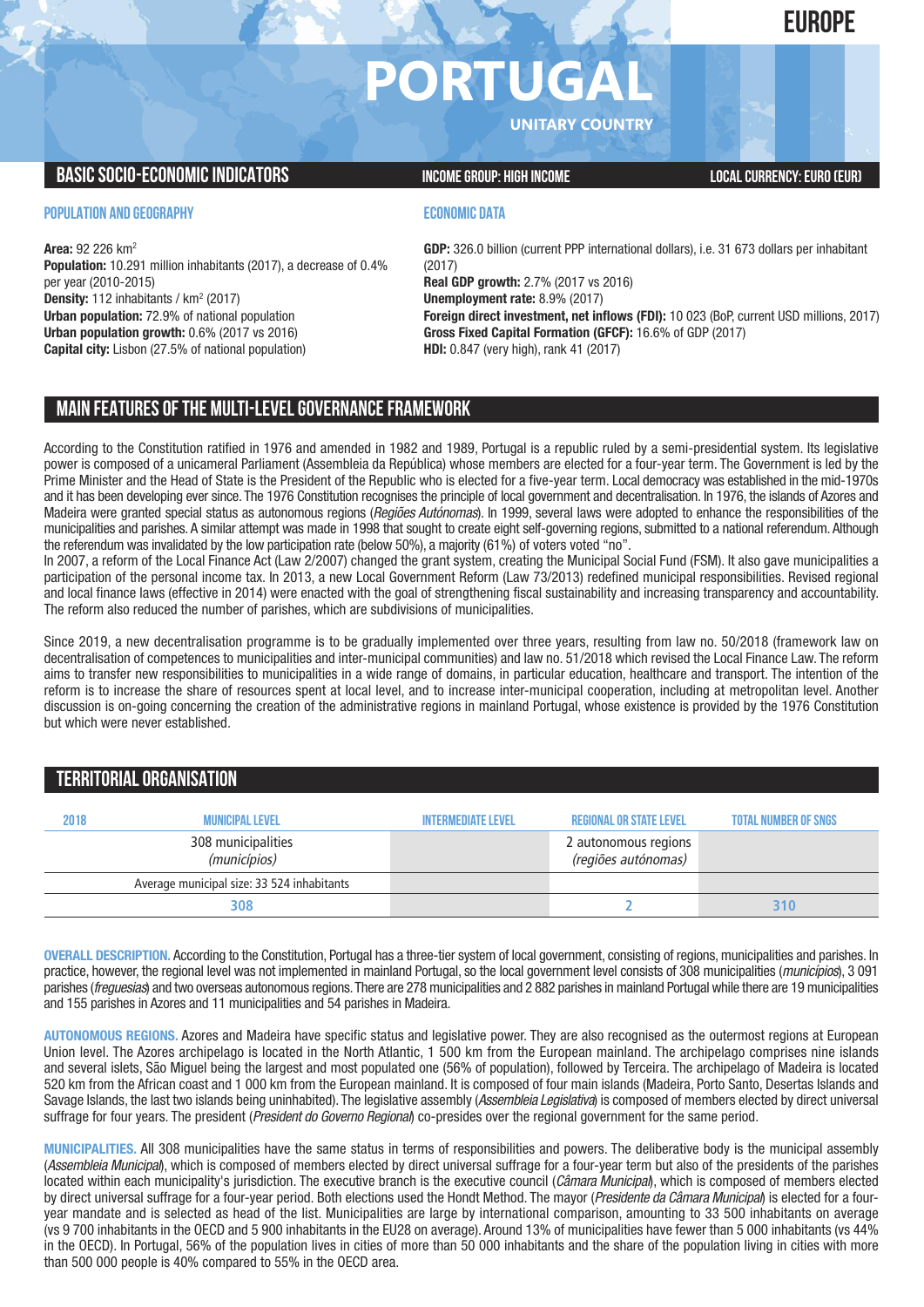**PARISHES.** The merger reform in 2012-2013 reduced the number of parishes by 30%, from 4 260 to 3 091. Freguesias have an executive body (*Junta de Freguesia*) and a deliberative body (the assembleia de freguesia, "parish assembly"), whose members are elected every four years. The presidents of the parish boards are also members of the municipal assembly.

**INTER-MUNICIPAL COOPERATION.** Inter-municipal cooperation has been encouraged through the laws 10 and 11 of 2003 that create inter-municipal communities (comunidades intermunicipais), which can have specific or general purposes. In 2008, a reform of the inter-municipal cooperation (Law 45/2008) was approved in order to redesign the territorial scope of inter-municipal communities. Through Law 75 of 2013, 21 compulsory inter-municipal communities were created in mainland Portugal. Currently, all municipalities are engaged in one of the inter-municipal cooperative associations in Portugal. In order to develop multi-level contracts, Partnership Agreement with the European Commission is used to promote inter-municipal cooperation at the level of the new inter-municipal communities.

In addition, the two metropolitan areas of Portugal, *Area Metropolitana de Lisboa* (AML) and *Area Metropolitana do Porto* (AMP) are covered by metropolitan area governance bodies. They were first established in 1991, through a national law, but without a definition of their competences and resources. These two metropolitan bodies were further strengthened through two laws in 2003 and 2008 laws, and more recently by law 75/2013. Metropolitan areas, although they are not local authorities, manage their own services and aim to coordinate investments as well as some municipal services of a supramunicipal nature. The government is currently contemplating improving their metropolitan governance. Today, AML encompasses 18 municipalities, i.e. 2.8 million inhabitants (with the municipality of Lisbon having 552 700 inhabitants) while AMP comprises 17 municipalities, i.e. 1.7 million inhabitants.

**STATE TERRITORIAL ADMINISTRATION.** Portugal is also divided into five mainland regions and 18 districts, both for administrative purposes. The districts are deconcentrated central government districts and serve as the basis for few subdivisions, namely as electoral constituencies. The practical role of districts has decreased over time but abolishing them altogether would need a constitutional amendment. In the five mainland regions, five Commissions for Regional Coordination and Development (CRCD) have been established to coordinate the different sectoral interventions of the central government in each region and manage regionalised EU funds.

# **SUBNATIONALGOVERNMENT RESPONSIBILITIES**

Autonomous regions' responsibilities are extensive, covering health and social welfare, education, roads and transport, economic development, environment, culture, regional planning, water, tourism, etc. They are also responsible for municipal affairs in their jurisdiction (organisation, financing and supervision).

At the municipal level, the competences are established by laws 159/99 and 169/99 modified in 2002 (law 5-A/2002), 2007 (reform of the LFL), 2013 (law 75/2013), and law 69/2015 which expanded the local authorities' competencies in education, teaching and vocational training. Parishes carry out some areas of responsibility such as green areas maintenance, road cleaning, fair and markets and issuing of pet licenses. Recently, law 50/2018 defined the framework for the transfers of new responsibilities to local authorities. Since 2019 the new decentralisation programme is to be gradually implemented over three years until 2021, aiming to transfer new responsibilities to municipalities in a wide range of domains, in particular education, healthcare and transport among others. It also transfers responsibilities to inter-municipal communities and parishes. The transfer of competencies started in 2019 for the local authorities that did not declare that they were unwilling to implement them.

Municipalities can delegate tasks to inter-municipal entities and parishes and can also sign contractual arrangements with the central government to exercise shared responsibilities. As a result, there is, in practice, a relatively complex network of functions. In addition, in Portugal, most local governments use, as regulated by law 50/2012, local enterprises and "municipalised" services (*serviços municipalizados*). Municipalised services are entities with a special statute, created with the aim of increasing flexibility in the provision of public services. The number of municipal enterprises dramatically decreased after the 2008 crisis, from 337 in 2011 to 192 by the end of 2017 and 188 at year-end 2018.

#### **Main responsibilitysectors and sub-sectors**

|                                       | <b>REGIONS (AUTONOMOUS REGIONS)</b>                                                                                                                                                                    | <b>MUNICIPAL LEVEL</b>                                                                                                                                                                         |
|---------------------------------------|--------------------------------------------------------------------------------------------------------------------------------------------------------------------------------------------------------|------------------------------------------------------------------------------------------------------------------------------------------------------------------------------------------------|
| 1. General public services            | Organisation of regional administration and related services; Municipal affairs                                                                                                                        | Internal administration                                                                                                                                                                        |
| 2. Public order and safety            |                                                                                                                                                                                                        | Civil protection (municipalities and parishes)                                                                                                                                                 |
| 3. Economic affairs<br>/transports    | Agricultural and fisheries development; Commercial and industrial<br>development; Tourism; Transport including roads, traffic and land transport and<br>maritime and air transport between the islands | Local roads; Parks; Local ports (2021); Urban and public transports;<br>School transport; Local tourism; Consumer protection;<br>Local development; External cooperation                       |
| 4. Environmental<br>protection        | Environment; Nature protection; Water, mineral and thermal resources<br>and locally produced energy                                                                                                    | Drainage and sanitation; Waste management; Forest fire fighting;<br>Beaches; Animal health and protection (2021).                                                                              |
| 5. Housing and<br>community amenities | Planning, accommodation; Urbanism and regional planning                                                                                                                                                | Rural and urban infrastructure (municipalities and parishes); Energy;<br>Communications; Home care for the elderly: Land use<br>and urban planning (municipalities and parishes); Water supply |
| 6. Health                             | Public health                                                                                                                                                                                          | Healthcare (construction and maintenance<br>of primary health care centres) in 2021                                                                                                            |
| 7. Recreation,<br>culture & religion  | Heritage and cultural creation; Folklore and crafts; Sports                                                                                                                                            | Heritage; Culture and science; Leisure and sport<br>(municipalities and parishes)                                                                                                              |
| 8. Education                          | Primary and secondary education                                                                                                                                                                        | Pre-schools; Non higher education; vocational education<br>and training facilities                                                                                                             |
| 9. Social protection                  | <b>Quality of life</b>                                                                                                                                                                                 | Municipal social programmes (municipalities and parishes)                                                                                                                                      |

| <b>SUBNATIONAL GOVERNMENT FINANCE</b> |  |  |
|---------------------------------------|--|--|
|                                       |  |  |

**Scope of fiscal data:** at regional level, regional governments of the Azores and Madeira, regional autonomous Services and Funds (health, education), regional hospitals, regional public corporations; at local level, municipalities, parishes, local autonomous services, local public enterprises, inter-municipal communities and associations.

SNA 2008 Availability of fiscal data: **High**

Quality/reliability of fiscal data : **High**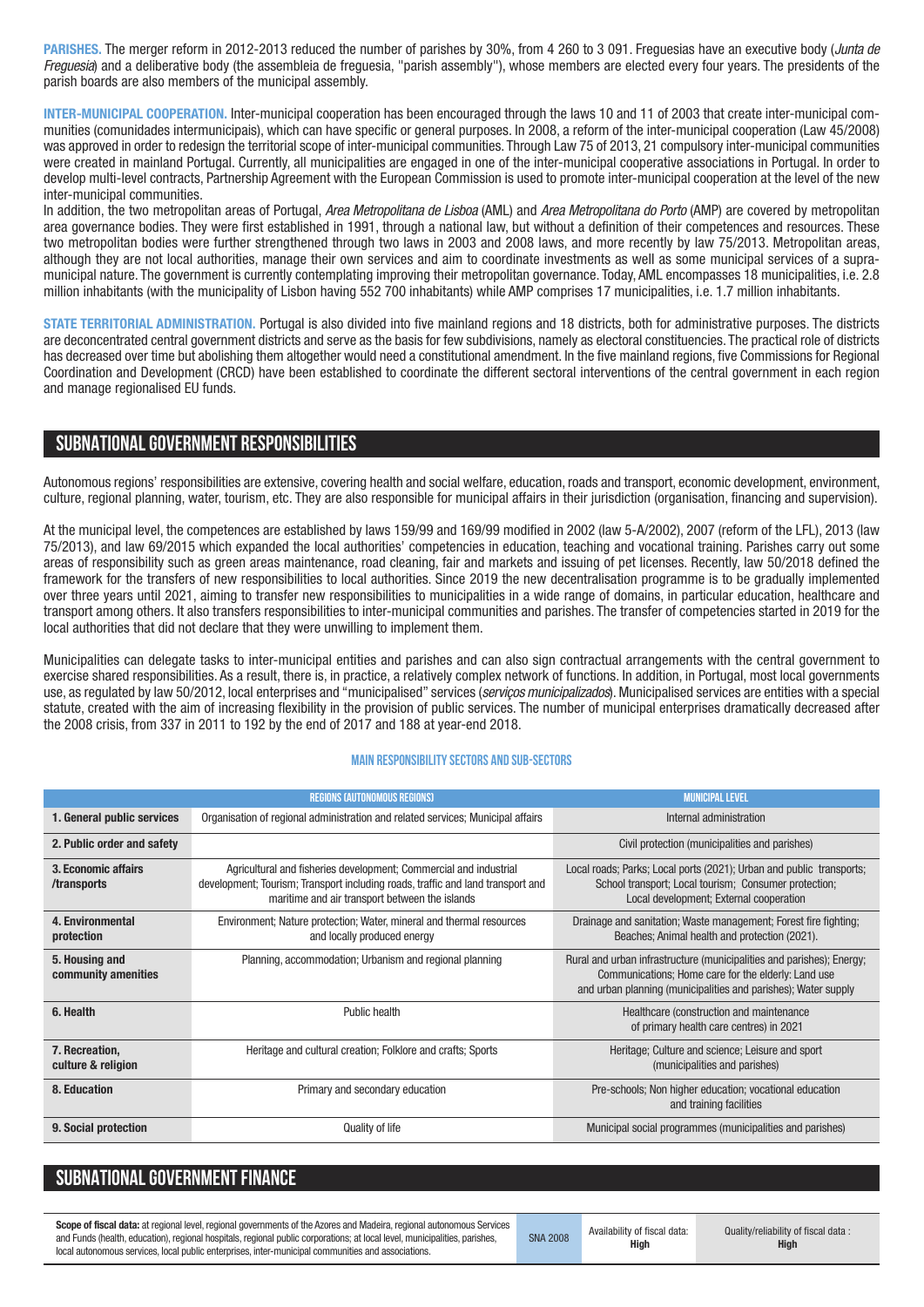

# **PORTUG**

**UNITARY COUNTRY**

**GENERAL INTRODUCTION.** Fiscal provisions are set out in Article 238 of the Portuguese Constitution. Several fiscal reforms have taken place over the last 15 years. The reform of the LFL in 2007 created the Municipal Social Fund (FSM), an earmarked grant to finance specific expenditures in education, health and social policy, as well as giving municipalities a participation of up to 5% of personal income tax from their residents. The 2007 law also aimed at simplifying the intergovernmental system of transfers, introduced horizontal equalisation, tightened municipal fiscal rules and reformed the municipal accounting system. The new RFL and the LFL, adopted in 2013 and effective since 2014, were enacted with the goal of strengthening fiscal sustainability and increasing transparency and accountability. The amendments to the LFL introduced in 2018 (law 51/2018) have contributed to an even greater strengthening of fiscal sustainability, transparency and accountability.

#### **SUBNATIONAL GOVERNMENT EXPENDITURE BY ECONOMIC CLASSIFICATION**

| 2016                                                  | <b>DOLLARS PPP / INH.</b> | <b>% GDP</b> | % SNG EXPENDITURE | % GENERAL GOVERNMENT EXPENDITURE<br>(SAME EXPENDITURE CATEGORY) |  |  |  |
|-------------------------------------------------------|---------------------------|--------------|-------------------|-----------------------------------------------------------------|--|--|--|
| <b>Total expenditure</b>                              | 1730                      | 5.6%         | 100%              |                                                                 |  |  |  |
| Inc. current expenditure<br>Staff expenditure         | 450<br>602                | 4.7%<br>2.0% | 83.8%<br>34.8%    | Total expenditure<br>12.6%                                      |  |  |  |
| Intermediate consumption                              | 491                       | 1.6%         | 28.4%             | 17.5%<br>Staff expenditure                                      |  |  |  |
| Social expenditure<br>Subsidies and current transfers | 154<br>172                | 0.5%<br>0.6% | 8.9%<br>9.9%      |                                                                 |  |  |  |
| <b>Financial charges</b>                              | 31                        | 0.1%         | 1.8%              | 2.6%<br>Social benefits                                         |  |  |  |
| Others                                                | $\theta$                  | 0.0%         | 0.0%              |                                                                 |  |  |  |
| Incl. capital expenditure<br>Capital transfers        | 280<br>39                 | 0.9%<br>0.1% | 16.2%<br>2.3%     | Direct investment<br>52.0%                                      |  |  |  |
| Direct investment (or GFCF)                           | 241                       | 0.8%         | 13.9%             | 20%<br>40%<br>60%<br>0%                                         |  |  |  |

**EXPENDITURE**. Despite the decentralisation process, which began in 2011 and continued with the 2013 local government reform, Portugal is still a centralised country in terms of SNG spending responsibilities. The level of SNG spending in GDP and public spending are below the OECD average for unitary countries (9.2% of GDP and 28.7% of public spending) as well as below the EU28 average (15.5% of GDP and 33.4% of public expenditure. The SNGs role as a public employer is also limited relative to the OECD, even though staff spending accounts for one-third of SNG expenditure.

**INVESTMENT.** SNGs play a significant role in public investment, being responsible for 52% of total public investment, in line with the OECD average for unitary countries (50.7%). However, SNG investment accounted for only 0.8% of GDP,well below the OECD average for unitary countries (1.7%). SNGs have been severely hit by the crisis. Investment has been the adjustment variable. SNG investment decreased by 4.7% on yearly average in real terms between 2007 and 2017.

#### **SUBNATIONALGOVERNMENTEXPENDITURE BYFUNCTIONALCLASSIFICATION – COFOG**

General public services is the main spending area for Portuguese SNGs, a share much larger than the OECD average of 14.1% as a share of SNG expenditure. Inasmuch as SNGs are responsible for roads and transport local infrastructure and maintenance, economic affairs is another important spending area in line with the OECD average of both SNG expenditure and share of GDP (13.6% and 2.2% respectively). The third biggest item is education, although SNG expenditure in this area accounted for only 15% of total public spending in education. In addition, SNGs are responsible for the large majority of overall public spending in the areas of environmental protection and housing and community amenities, since they are responsible for public infrastructure linked with public services.



#### **SUBNATIONALGOVERNMENT REVENUE BYCATEGORY**

| 2016                 | <b>DOLLARS</b><br>PPP / INH. | % GDP   | % GENERAL GOVERMENT REVENUE<br>(SAME REVENUE CATEGORY) |     | % SNG REVENUE  |                         |                            |                    |                   |
|----------------------|------------------------------|---------|--------------------------------------------------------|-----|----------------|-------------------------|----------------------------|--------------------|-------------------|
| <b>Total revenue</b> | 875                          | 6.1%    | 14.2%                                                  | 60% |                |                         |                            |                    |                   |
| Tax revenue          | 766                          | 2.5%    | 10.0%                                                  | 40% | 40.9%          | 32.9%                   |                            |                    |                   |
| Grants and subsidies | 617                          | 2.0%    |                                                        |     |                |                         |                            |                    |                   |
| Tariffs and fees     | 331                          | $1.1\%$ |                                                        | 20% |                |                         | 17.7%                      |                    |                   |
| Property income      | 58                           | 0.2%    |                                                        |     |                |                         |                            | 3.1%               | 5.5%              |
| Other revenues       | 103                          | 0.3%    |                                                        | 0%  | Tax<br>revenue | Grants and<br>subsidies | <b>Tariffs</b><br>and fees | Property<br>income | Other<br>Revenues |